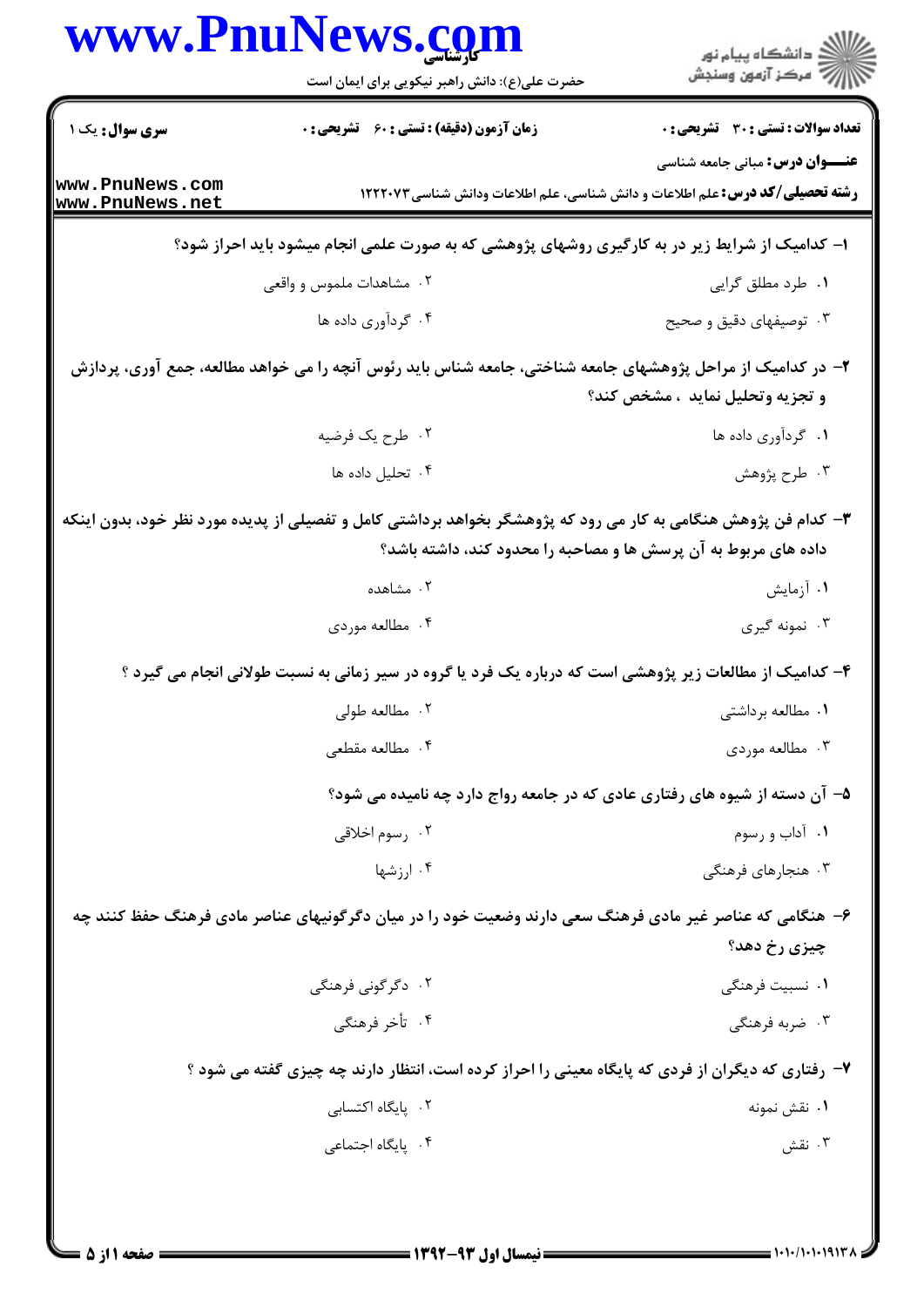|                        | www.PnuNews.com                               |                                                                                                                              |
|------------------------|-----------------------------------------------|------------------------------------------------------------------------------------------------------------------------------|
|                        | حضرت علی(ع): دانش راهبر نیکویی برای ایمان است | ڪ دانشڪاه پيام نور<br>ر∕⊂ مرڪز آزمون وسنڊش                                                                                   |
| <b>سری سوال : ۱ یک</b> | زمان آزمون (دقیقه) : تستی : 60 ٪ تشریحی : 0   | تعداد سوالات : تستي : 30 ٪ تشريحي : 0                                                                                        |
| www.PnuNews.com        |                                               | <b>عنـــوان درس:</b> مبانی جامعه شناسی<br><b>رشته تحصیلی/کد درس:</b> علم اطلاعات و دانش شناسی، علم اطلاعات ودانش شناسی۲۲۲۰۷۳ |
| www.PnuNews.net        |                                               |                                                                                                                              |
|                        |                                               | ۸– به حالتی که در آن فردی با یک یا چند نقش که مستلزم انجام رفتارهای متناقض یا متعارض است سر و کار داری چه می<br>گويند ؟      |
|                        | ۰۲ تعارض نقش                                  | <b>۱.</b> شبکه نقش ها                                                                                                        |
|                        | ۰۴ دلسردي از نقش                              | ۰۳ شکست در ایفای نقش                                                                                                         |
|                        |                                               | ۹- فرد در طی کدام فر آیند می آموزد که خود را یک ذات جدا، مشخص و مستقل در نظر بگیرد و از همه اشخاص و اشیا متمایز              |
|                        |                                               | کند ؟                                                                                                                        |
|                        | ۰۲ نظام فرديت                                 | ٠١. يادگيري اجتماعي                                                                                                          |
|                        | ۰۴ اجتماعی شدن                                | ۰۳ نظارت اجتماعی                                                                                                             |
|                        |                                               | ۱۰- کدام ویژگی در انسان ، بر رشد اولیه شخصیت کودک مؤثر است ؟                                                                 |
|                        | ۰۲ جامعه                                      | ۰۱ ویژگیهای جسمانی                                                                                                           |
|                        | ۰۴ خانواده و گروه                             | ۰۳ همسالان                                                                                                                   |
|                        |                                               | 11- کدام گروه از نوع گروه های اختیاری یا ارادی می باشد؟                                                                      |
|                        |                                               | ۰۱ سربازان ارتش                                                                                                              |
|                        |                                               | ۰۲ اعضای یک حزب                                                                                                              |
|                        |                                               | ۰۳ زندانیان                                                                                                                  |
|                        |                                               | ۰۴ بیماران یک بیمارستان روانی                                                                                                |
|                        |                                               | <b>۱۲</b> - کدام یک از ویژگی های بنیانی گروه های نخستین می باشد؟                                                             |
|                        |                                               | ۰۱ پیوندهای عاطفی موقت                                                                                                       |
|                        |                                               | ۰۲ روابط چهره به چهره محدود                                                                                                  |
|                        |                                               | ۰۳ پیوندهای عاطفی نیرومند                                                                                                    |
|                        |                                               | ۴ . برخوردها فقط براي هدفهاي عملي خاص                                                                                        |
|                        |                                               | ۱۳– از طریق نهادی شدن، رفتارهای خود انگیخته، جای خود را به چه رفتارهایی می دهد؟                                              |
|                        | ۰۲ ساختمند و نظام یافته                       | ۰۱ نظام یافته و پیش بینی پذیر                                                                                                |
|                        | ۰۴ نظام یافته و پیش بینی ناپذیر               | ۰۳ منظم و ارادی                                                                                                              |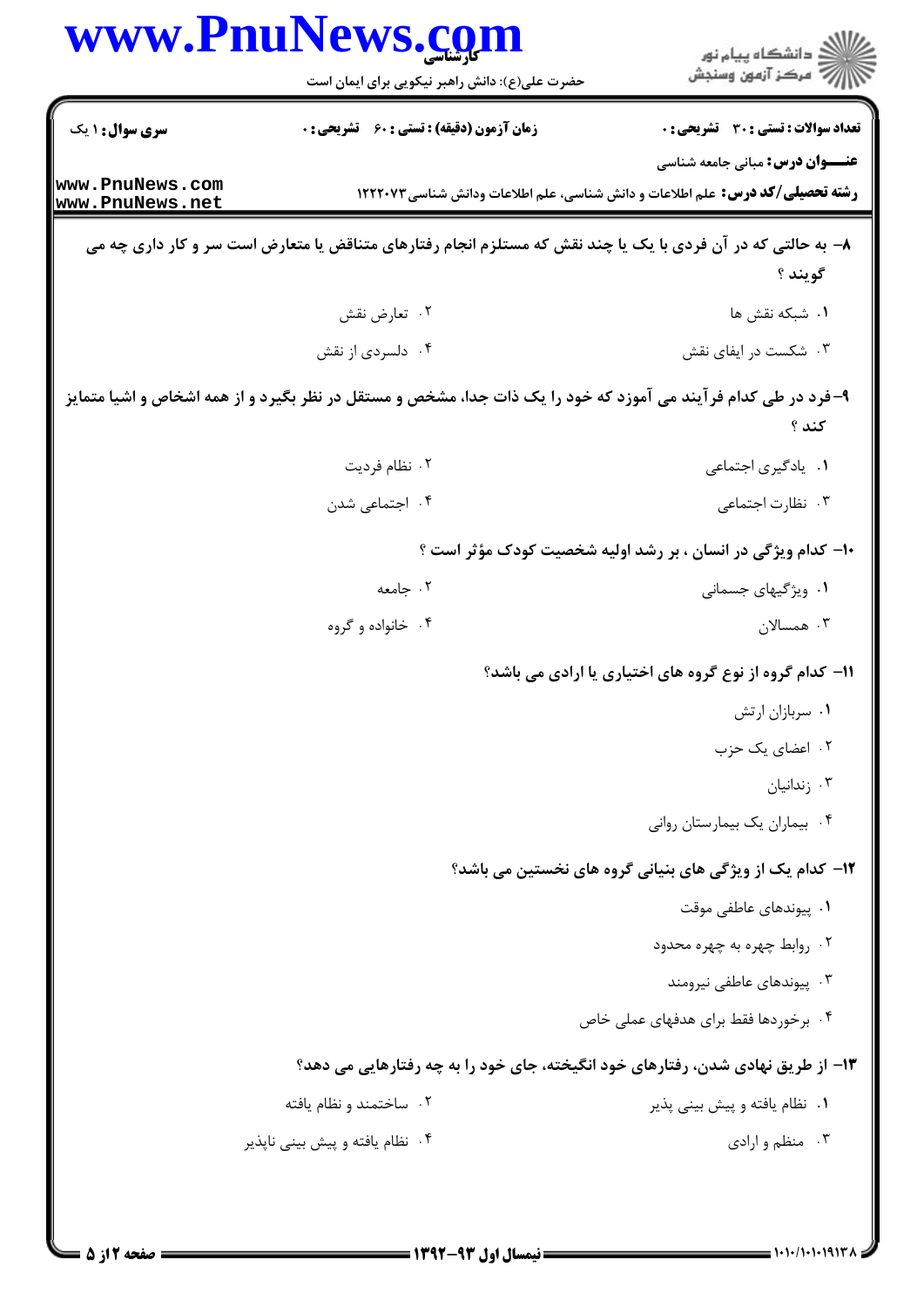| <b>زمان آزمون (دقیقه) : تستی : 60 ٪ تشریحی : 0</b><br><b>رشته تحصیلی/کد درس:</b> علم اطلاعات و دانش شناسی، علم اطلاعات ودانش شناسی ۱۲۲۲۰۷۳<br>۱۴- فاصله اجتماعی را با کدام یک از ابزارهای زیر می توان اندازه گیری کرد؟<br>۰۲ مشاهده مستقیم<br>٠١. مصاحبه يا مشاهده مستقيم<br>۰۴ پرسشنامه یا مشاهده مستقیم<br>۰۳ مصاحبه یا پیمایش<br>1۵– به شبکه نسبتاً وسیعی از روابط بین افراد گفته می شود که از طریق نسبی یا سببی یا از طریق فرزند پذیری به یکدیگر<br>مرتبط اند؟<br>۰۲ خانواده هسته ای<br>۰۱ خانواده زن و شوهری<br>۰۴ خانواده گسترده<br>۰۳ خویشاوندی<br>۱۶- در جوامع غیر صنعتی، خانواده به لحاظ اقتصادی چگونه واحدی محسوب می شد ؟<br>۰۲ تولیدی- مصرفی<br>۰۱ فرهنگی- اقتصادی<br>۰۴ اجتماعی اقتصادی<br>۰۳ مصرفی<br>۱۷– اگر یک جامعه بخواهد به حیات خود ادامه دهد باید در آن چه چیزی صورت گیرد؟<br>۲. انتقال فرهنگی<br>۰۱ به روز رسانی فرهنگی<br>۰۴ خودباوری فرهنگی<br>۰۳ انتقال دانایی<br>۱۸- یادگیری مهارتهایی که مستقیماً به شغلی معین یا انواع مشاغل مربوط می شود از چه طریق صورت می گیرد؟<br>۰۱ آموزش فنی و حرفه ای<br>۰۲ مدارس خصوصی<br>۰۳ آموزش عالی<br>۰۴ فناوری اطلاعات و ارتباطات<br>۱۹- در اساسنامه سازمان بهداشت جهانی، تندرستی به حالت سلامت کامل از چه جنبه هایی اطلاق شده است؟<br>۰۲ ذهنی و اجتما <i>عی</i><br>۰۱ جسمی و ذهنی<br>۰۳ ذهني و روحي<br>۰۴ جسمی، ذهنی و اجتماعی |                 | www.PnuNews.com<br>حضرت علی(ع): دانش راهبر نیکویی برای ایمان است | ڪ دانشڪاه پيا <sub>م</sub> نور<br>۾ سرڪز آزمون وسنڊش |
|------------------------------------------------------------------------------------------------------------------------------------------------------------------------------------------------------------------------------------------------------------------------------------------------------------------------------------------------------------------------------------------------------------------------------------------------------------------------------------------------------------------------------------------------------------------------------------------------------------------------------------------------------------------------------------------------------------------------------------------------------------------------------------------------------------------------------------------------------------------------------------------------------------------------------------------------------------------------------------------------------------------------------------------------------------------------------------------------------------------------------------------------------------------------------------------------------------------------------------------------------------------------------------------|-----------------|------------------------------------------------------------------|------------------------------------------------------|
|                                                                                                                                                                                                                                                                                                                                                                                                                                                                                                                                                                                                                                                                                                                                                                                                                                                                                                                                                                                                                                                                                                                                                                                                                                                                                          | سری سوال: ۱ یک  |                                                                  | تعداد سوالات : تستى : 30 قشريحى : 0                  |
|                                                                                                                                                                                                                                                                                                                                                                                                                                                                                                                                                                                                                                                                                                                                                                                                                                                                                                                                                                                                                                                                                                                                                                                                                                                                                          | www.PnuNews.com |                                                                  | <b>عنـــوان درس:</b> مبانی جامعه شناسی               |
|                                                                                                                                                                                                                                                                                                                                                                                                                                                                                                                                                                                                                                                                                                                                                                                                                                                                                                                                                                                                                                                                                                                                                                                                                                                                                          | www.PnuNews.net |                                                                  |                                                      |
|                                                                                                                                                                                                                                                                                                                                                                                                                                                                                                                                                                                                                                                                                                                                                                                                                                                                                                                                                                                                                                                                                                                                                                                                                                                                                          |                 |                                                                  |                                                      |
|                                                                                                                                                                                                                                                                                                                                                                                                                                                                                                                                                                                                                                                                                                                                                                                                                                                                                                                                                                                                                                                                                                                                                                                                                                                                                          |                 |                                                                  |                                                      |
|                                                                                                                                                                                                                                                                                                                                                                                                                                                                                                                                                                                                                                                                                                                                                                                                                                                                                                                                                                                                                                                                                                                                                                                                                                                                                          |                 |                                                                  |                                                      |
|                                                                                                                                                                                                                                                                                                                                                                                                                                                                                                                                                                                                                                                                                                                                                                                                                                                                                                                                                                                                                                                                                                                                                                                                                                                                                          |                 |                                                                  |                                                      |
|                                                                                                                                                                                                                                                                                                                                                                                                                                                                                                                                                                                                                                                                                                                                                                                                                                                                                                                                                                                                                                                                                                                                                                                                                                                                                          |                 |                                                                  |                                                      |
|                                                                                                                                                                                                                                                                                                                                                                                                                                                                                                                                                                                                                                                                                                                                                                                                                                                                                                                                                                                                                                                                                                                                                                                                                                                                                          |                 |                                                                  |                                                      |
|                                                                                                                                                                                                                                                                                                                                                                                                                                                                                                                                                                                                                                                                                                                                                                                                                                                                                                                                                                                                                                                                                                                                                                                                                                                                                          |                 |                                                                  |                                                      |
|                                                                                                                                                                                                                                                                                                                                                                                                                                                                                                                                                                                                                                                                                                                                                                                                                                                                                                                                                                                                                                                                                                                                                                                                                                                                                          |                 |                                                                  |                                                      |
|                                                                                                                                                                                                                                                                                                                                                                                                                                                                                                                                                                                                                                                                                                                                                                                                                                                                                                                                                                                                                                                                                                                                                                                                                                                                                          |                 |                                                                  |                                                      |
|                                                                                                                                                                                                                                                                                                                                                                                                                                                                                                                                                                                                                                                                                                                                                                                                                                                                                                                                                                                                                                                                                                                                                                                                                                                                                          |                 |                                                                  |                                                      |
|                                                                                                                                                                                                                                                                                                                                                                                                                                                                                                                                                                                                                                                                                                                                                                                                                                                                                                                                                                                                                                                                                                                                                                                                                                                                                          |                 |                                                                  |                                                      |
|                                                                                                                                                                                                                                                                                                                                                                                                                                                                                                                                                                                                                                                                                                                                                                                                                                                                                                                                                                                                                                                                                                                                                                                                                                                                                          |                 |                                                                  |                                                      |
|                                                                                                                                                                                                                                                                                                                                                                                                                                                                                                                                                                                                                                                                                                                                                                                                                                                                                                                                                                                                                                                                                                                                                                                                                                                                                          |                 |                                                                  |                                                      |
|                                                                                                                                                                                                                                                                                                                                                                                                                                                                                                                                                                                                                                                                                                                                                                                                                                                                                                                                                                                                                                                                                                                                                                                                                                                                                          |                 |                                                                  |                                                      |
|                                                                                                                                                                                                                                                                                                                                                                                                                                                                                                                                                                                                                                                                                                                                                                                                                                                                                                                                                                                                                                                                                                                                                                                                                                                                                          |                 |                                                                  |                                                      |
|                                                                                                                                                                                                                                                                                                                                                                                                                                                                                                                                                                                                                                                                                                                                                                                                                                                                                                                                                                                                                                                                                                                                                                                                                                                                                          |                 |                                                                  |                                                      |
|                                                                                                                                                                                                                                                                                                                                                                                                                                                                                                                                                                                                                                                                                                                                                                                                                                                                                                                                                                                                                                                                                                                                                                                                                                                                                          |                 |                                                                  |                                                      |
|                                                                                                                                                                                                                                                                                                                                                                                                                                                                                                                                                                                                                                                                                                                                                                                                                                                                                                                                                                                                                                                                                                                                                                                                                                                                                          |                 |                                                                  |                                                      |
|                                                                                                                                                                                                                                                                                                                                                                                                                                                                                                                                                                                                                                                                                                                                                                                                                                                                                                                                                                                                                                                                                                                                                                                                                                                                                          |                 |                                                                  |                                                      |
|                                                                                                                                                                                                                                                                                                                                                                                                                                                                                                                                                                                                                                                                                                                                                                                                                                                                                                                                                                                                                                                                                                                                                                                                                                                                                          |                 |                                                                  |                                                      |
|                                                                                                                                                                                                                                                                                                                                                                                                                                                                                                                                                                                                                                                                                                                                                                                                                                                                                                                                                                                                                                                                                                                                                                                                                                                                                          |                 |                                                                  |                                                      |
|                                                                                                                                                                                                                                                                                                                                                                                                                                                                                                                                                                                                                                                                                                                                                                                                                                                                                                                                                                                                                                                                                                                                                                                                                                                                                          |                 |                                                                  |                                                      |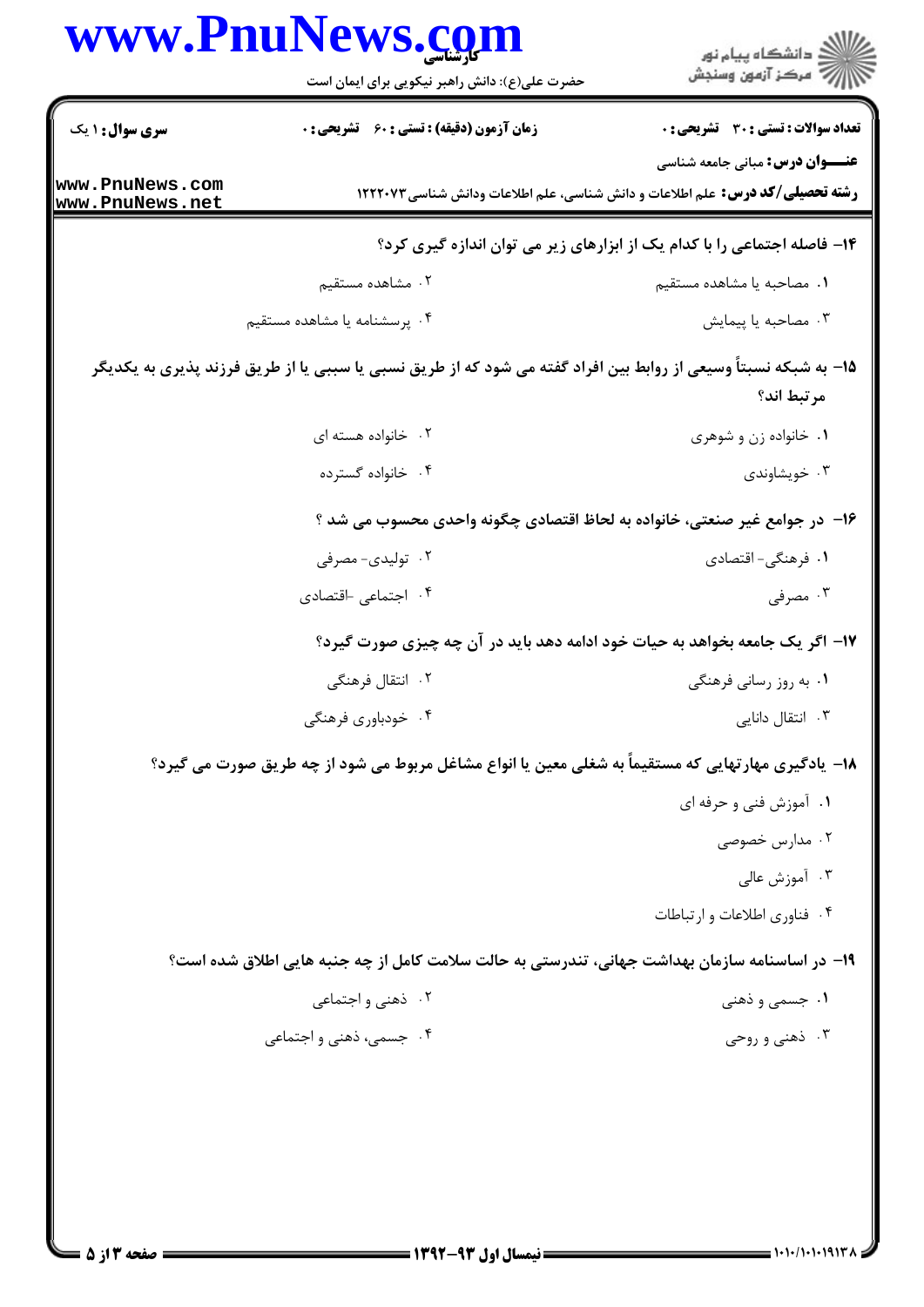|                 | حضرت علی(ع): دانش راهبر نیکویی برای ایمان است      | ڪ دانشڪاه پيا <sub>م</sub> نور<br>ر <i>7</i> مرڪز آزمون وسنڊش                                                                  |
|-----------------|----------------------------------------------------|--------------------------------------------------------------------------------------------------------------------------------|
| سری سوال: ۱ یک  | <b>زمان آزمون (دقیقه) : تستی : 60 ٪ تشریحی : 0</b> | تعداد سوالات : تستي : 30 ٪ تشريحي : 0                                                                                          |
| www.PnuNews.com |                                                    | <b>عنـــوان درس:</b> مبانی جامعه شناسی<br><b>رشته تحصیلی/کد درس:</b> علم اطلاعات و دانش شناسی، علم اطلاعات ودانش شناسی ۱۲۲۲۰۷۳ |
| www.PnuNews.net |                                                    | +۲- قدرت قهرآمیز و سرکوب گرانه ای که پزشکان دارند ناشی از چیست؟                                                                |
|                 |                                                    | ٠١. موقعيت ممتاز                                                                                                               |
|                 |                                                    | ۰۲ قدرت سرکوب و کنترل                                                                                                          |
|                 |                                                    | ۰۳ ساختار قدرت سرمایه داری                                                                                                     |
|                 |                                                    | ۰۴ نیروی سیاسی و اقتصادی                                                                                                       |
|                 |                                                    | <b>۲۱</b> - نظارت اجتماعی دنباله ی چه فرآیندی است؟                                                                             |
|                 | ۰۲ اجتماعی شدن                                     | ۰۱ انحراف فرهنگی                                                                                                               |
|                 | ۰۴ رفتارهای قابل قبول                              | ۰۳ هنجارهای فرهنگی                                                                                                             |
|                 |                                                    | ۲۲- کدام صورت هنجارها احساسات ریشه دار و جا افتاده مشترک میان اعضای جامعه می باشد؟                                             |
|                 | ۰۲ شیوه های قومی                                   | ۰۱ قوانين                                                                                                                      |
|                 | ۰۴ رسوم اخلاقی                                     | ۰۳ ارزشها                                                                                                                      |
|                 |                                                    | ۲۳- مرحله اصلی انحراف که فرد در آن به طور مشخص رفتار انحرافی از خود نشان می دهد و از دید عموم فرد منحرفی                       |
|                 |                                                    | محسوب می شود چه نام دارد؟                                                                                                      |
|                 | ۰۲ انحرافات فردی                                   | ٠١. انحرافات ثانوي                                                                                                             |
|                 | ۰۴ انحرافات نخستين                                 | ۰۳ انحرافات گروهی                                                                                                              |
|                 |                                                    | ۲۴- به کدام بخش از تقسیم بندی فروید دروازبان شخصیت نیز اطلاق می شود؟                                                           |
| ۰۴ فراخود       | ۰۳ نهاد                                            | ۰۲ خود<br>۰۱ خود و فراخود                                                                                                      |
|                 |                                                    | ۲۵- در کدام روش مطالعه قشربندی افراد بر حسب ملاکهای تعیین شده سنجیده می شوند و سپس در طبقه اجتماعی مناسب با                    |
|                 |                                                    | ملاکهای مذکور جای می گیرند ؟                                                                                                   |
|                 | ۰۲ روش اشتهاري                                     | ۰۱ روشهای دوگانه                                                                                                               |
|                 | ۰۴ روش ذهنی                                        | ۰۳ روش عینی                                                                                                                    |
|                 |                                                    | ۲۶- وبر برای تعیین طبقه اجتماعی کدام ابعاد را در نظر می گیرد؟                                                                  |
|                 | ۰۲ قدرت سیاسی                                      | ۰۱ ثروت و شهرت                                                                                                                 |
|                 | ۰۴ قدرت، ثروت و منزلت                              | ۰۳ استعدادهای ذاتی                                                                                                             |